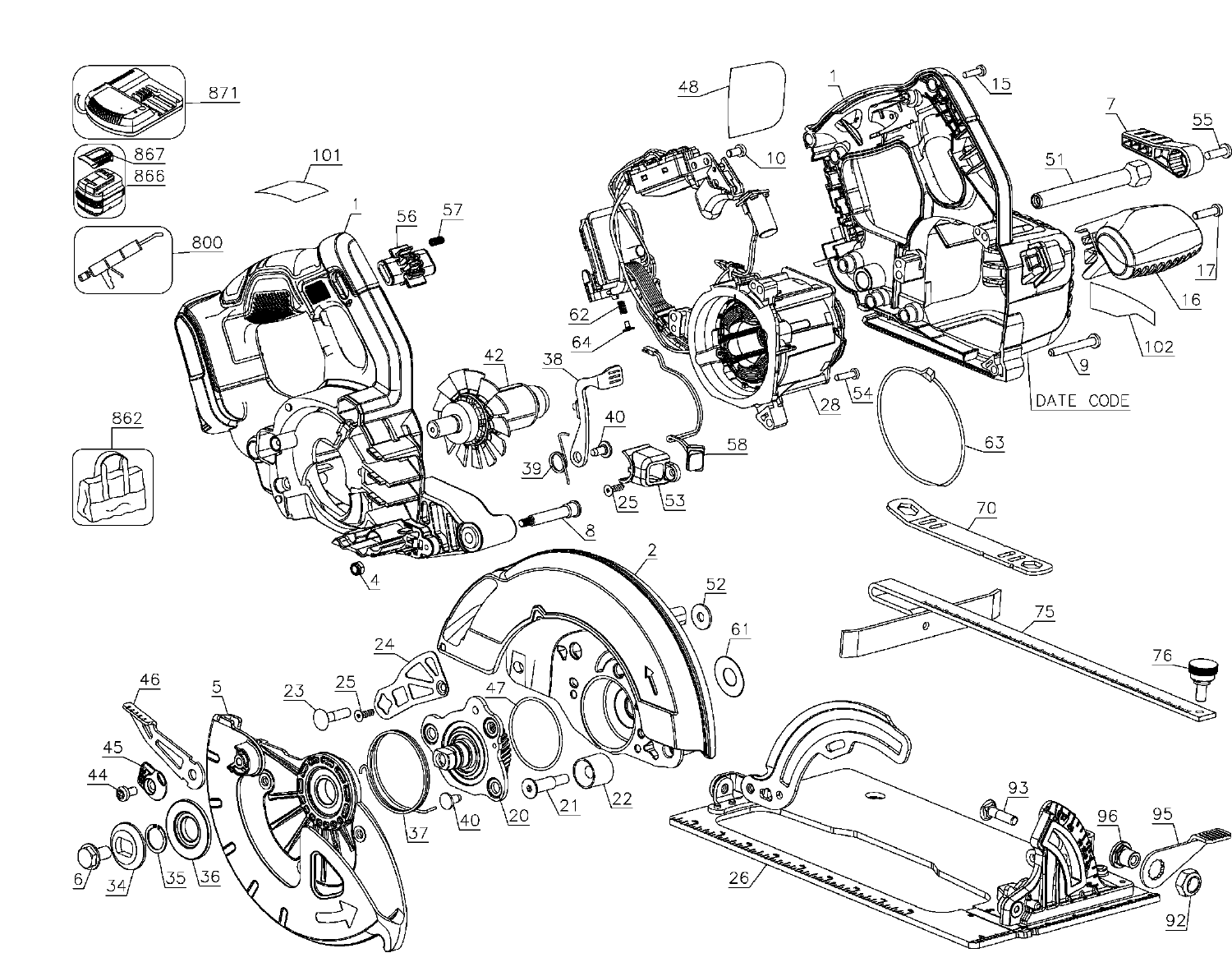## **Parts List for DCS575B Type 1**

| Item Number    | Part Number | Description                | <b>Qty Required</b> |
|----------------|-------------|----------------------------|---------------------|
| $\mathbf{1}$   | N418029     | <b>HOUSING ASSEMBLY</b>    | $\mathbf{1}$        |
| $\overline{2}$ | N462816     | <b>GEAR CASE ASSY.</b>     | 1                   |
| $\overline{4}$ | N461154     | <b>NUT</b>                 | 1                   |
| 5              | N461005     | <b>LOWER GUARD</b>         | $\mathbf{1}$        |
| 6              | 145344-00   | <b>SCREW, SPECIAL</b>      | $\mathbf{1}$        |
| 7              | N419350     | <b>LEVER</b>               | 1                   |
| 8              | N461157     | <b>BOLT-PIVOT</b>          | $\mathbf{1}$        |
| 9              | 330045-19   | <b>SCREW</b>               | $\overline{4}$      |
| 10             | 330019-10   | <b>SCREW</b>               | $\mathbf{1}$        |
| 15             | 330019-03   | <b>SCREW, PLASTITE</b>     | $\overline{7}$      |
| 16             | N115554     | <b>AUXILIARY HANDLE</b>    | $\mathbf{1}$        |
| 17             | 330019-13   | <b>SCREW, PLASTITE</b>     | 1                   |
| 20             | N472351     | SPINDLE & GEAR ASSY.       | $\mathbf{1}$        |
| 21             | N086135     | <b>SHOULDER SCREW</b>      | 1                   |
| 22             | 381066-00   | <b>BUMPER</b>              | 1                   |
| 23             | 098128-90   | <b>CARRIAGE BOLT</b>       | 1                   |
| 24             | N461456     | STRAP, RETAINER            | $\mathbf{1}$        |
| 25             | N461159     | <b>SCREW PLASTITE</b>      | 2                   |
| 26             | N472352     | <b>SHOE ASSEMBLY</b>       | $\mathbf{1}$        |
| 28             | N469746     | <b>STATOR &amp; MODULE</b> | 1                   |
| 34             | 145343-01   | <b>CLAMP, OUTER BLD</b>    | $\mathbf{I}$        |
| 35             | N120426     | <b>RETAINING RING</b>      | 1                   |
| 36             | N084137     | <b>CLAMP WASHER</b>        | 1                   |
| 37             | N100006     | <b>TORSION SPRING</b>      | 1                   |
| 38             | N090570     | <b>LOCK LEVER</b>          | 1                   |
| 39             | N100123     | <b>TORSION SPRING</b>      | $\mathbf{1}$        |
| 40             | 385915-04   | <b>SCREW</b>               | 4                   |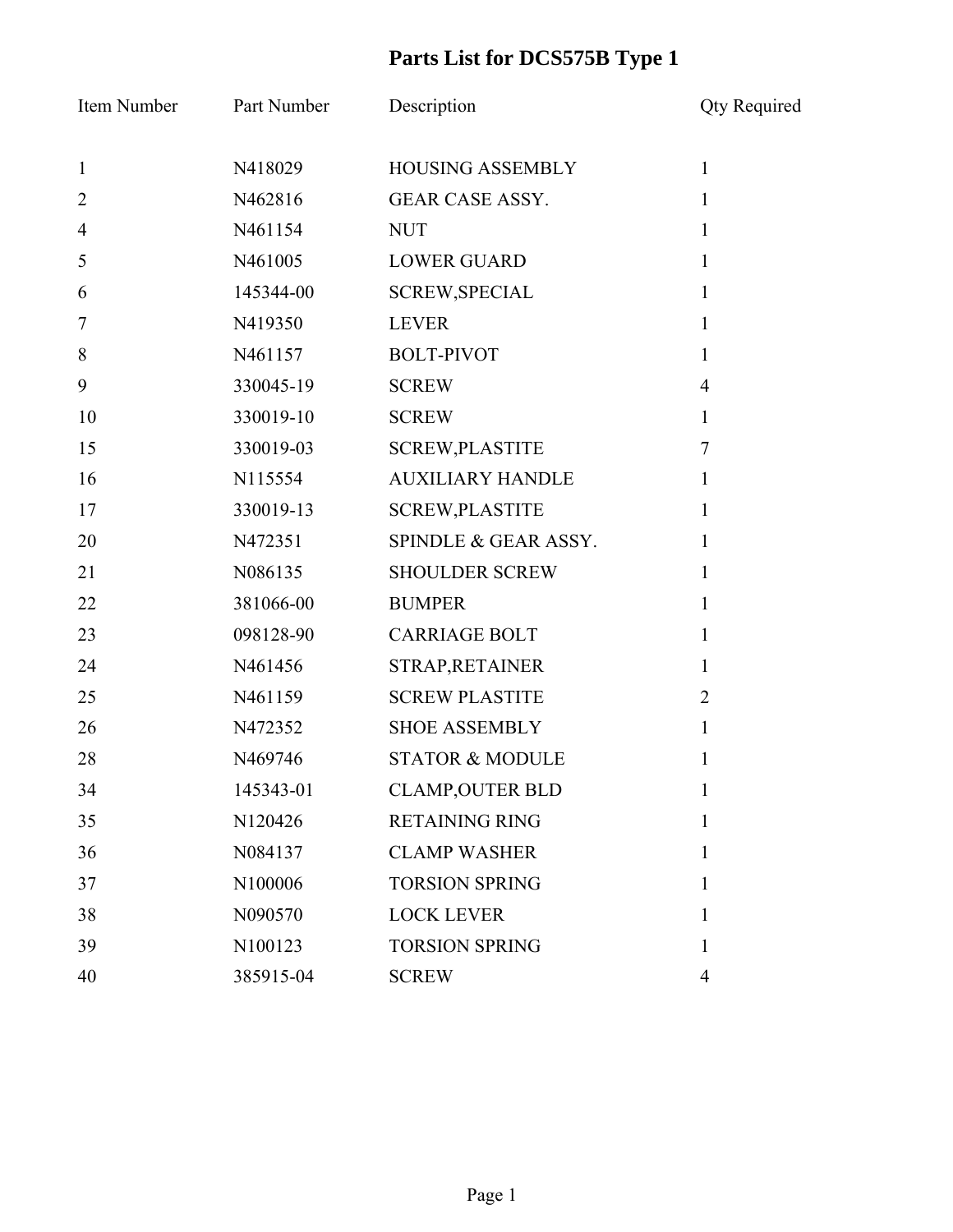## **Parts List for DCS575B Type 1**

| Item Number | Part Number | Description            | <b>Qty Required</b> |
|-------------|-------------|------------------------|---------------------|
| 42          | N468098     | ROTOR ASSY.            | $\mathbf{1}$        |
| 44          | 098094-13   | <b>SCREW</b>           | $\mathbf{1}$        |
| 45          | N146857     | <b>WASHER</b>          | $\mathbf{1}$        |
| 46          | N094953     | <b>GUARD LEVER</b>     | $\mathbf{1}$        |
| 47          | N361499     | O-RING                 | $\mathbf{1}$        |
| 48          | N441709     | <b>RATING LABEL</b>    | $\mathbf{1}$        |
| 51          | N420031     | <b>SHAFT</b>           | $\mathbf{1}$        |
| 52          | N434869     | <b>WASHER</b>          | $\mathbf{1}$        |
| 53          | N421358     | <b>LENS COVER</b>      | $\mathbf{1}$        |
| 54          | N034545     | <b>SCREW</b>           | $\overline{4}$      |
| 55          | 330045-14   | <b>SCREW, TAPTITE</b>  | $\mathbf{1}$        |
| 56          | N422878     | <b>LOCK OFF BUTTON</b> | $\mathbf{1}$        |
| 57          | N433343     | <b>LOCK OFF SPRING</b> | $\mathbf{1}$        |
| 58          | N363247     | <b>LED ASSY</b>        | $\mathbf{1}$        |
| 61          | N447499     | <b>FIBER WASHER</b>    | $\mathbf{1}$        |
| 62          | N461735     | <b>SPRING</b>          | $\mathbf{1}$        |
| 63          | 90504014    | <b>CABLE TIE</b>       | $\mathbf{1}$        |
| 64          | N091479     | <b>MOUNT-SPRING</b>    | $\mathbf{1}$        |
| 70          | N420180     | <b>WRENCH</b>          | $\mathbf{1}$        |
| 75          | DW3278      | <b>RIP FENCE</b>       | 1                   |
| 76          | N287119     | <b>KNOB</b>            | 1                   |
| 92          | N117921     | <b>STOP NUT</b>        | $\mathbf{1}$        |
| 93          | 098128-90   | <b>CARRIAGE BOLT</b>   | 1                   |
| 95          | 145347-00   | LEVER, LOCK            | 1                   |
| 96          | N094731     | <b>SCREW</b>           | 1                   |
| 101         | N459251     | <b>WARNING LABEL</b>   | 1                   |
| 102         | N459252     | <b>LABEL</b>           | $\mathbf{1}$        |